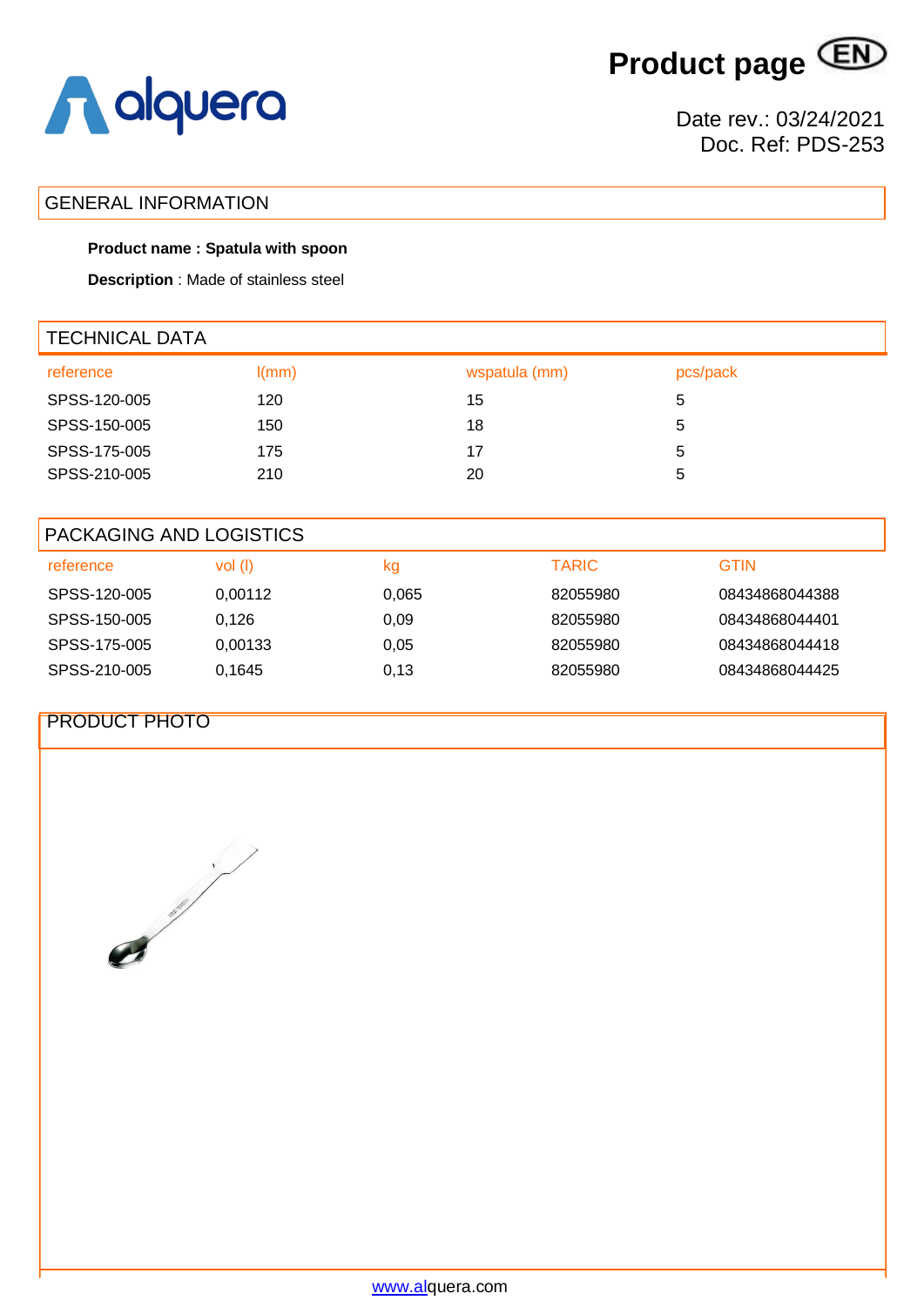

**Hoja de producto**

Fecha rev.: 24/03/2021 Ref. Doc: PDS-253

# INFORMACIÓN GENERAL

### **Nombre del producto : Espátula cuchara plana**

**Descripción** : De acero inoxidable

| <b>DATOS TÉCNICOS</b> |                   |                |                   |  |
|-----------------------|-------------------|----------------|-------------------|--|
| referencia            | $\mathsf{I}$ (mm) | wespátula (mm) | unidades por ref. |  |
| SPSS-120-005          | 120               | 15             | 5                 |  |
| SPSS-150-005          | 150               | 18             | 5                 |  |
| SPSS-175-005          | 175               | 17             | 5                 |  |
| SPSS-210-005          | 210               | 20             | 5                 |  |
|                       |                   |                |                   |  |

| <b>EMBALAJE Y DATOS LOGISTICOS</b> |           |       |              |                |  |
|------------------------------------|-----------|-------|--------------|----------------|--|
| referencia                         | $vol$ (l) | kg    | <b>TARIC</b> | <b>GTIN</b>    |  |
| SPSS-120-005                       | 0.00112   | 0,065 | 82055980     | 08434868044388 |  |
| SPSS-150-005                       | 0,126     | 0.09  | 82055980     | 08434868044401 |  |
| SPSS-175-005                       | 0,00133   | 0,05  | 82055980     | 08434868044418 |  |
| SPSS-210-005                       | 0.1645    | 0,13  | 82055980     | 08434868044425 |  |
|                                    |           |       |              |                |  |

FOTO DEL PRODUCTO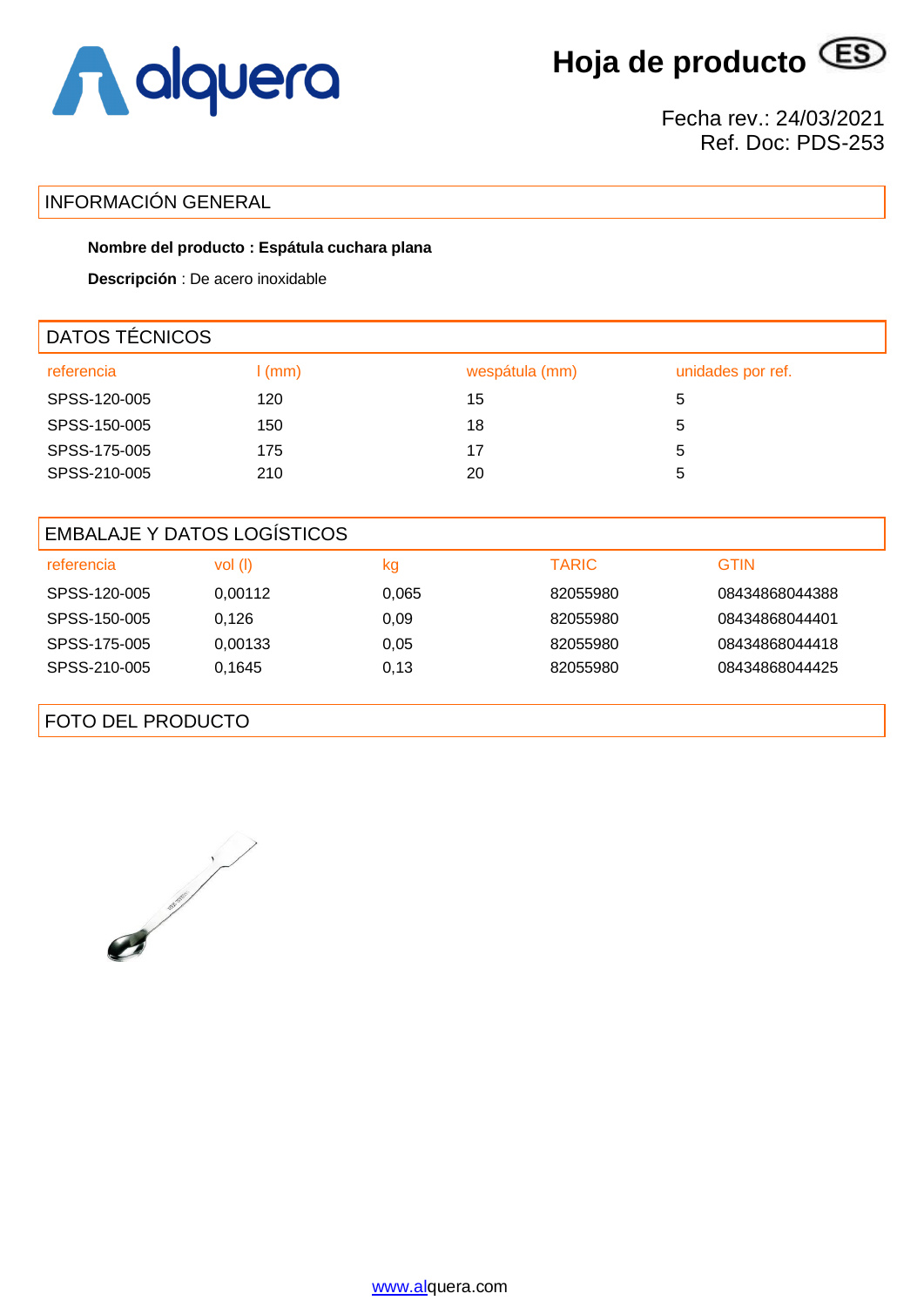[www.alquera.com](http://www.alquera.com/)



Date : 03/24/2021 Ref. Doc : PDS-253

# INFORMATIONS GÉNÉRALES

## **Nom produit : Spatule cuillère plate**

**Description** : En acier inoxydable

| DONNÉES TECHNIQUES |              |                   |                 |  |
|--------------------|--------------|-------------------|-----------------|--|
| référence          | $long.$ (mm) | larg.spatule (mm) | unités par ref. |  |
| SPSS-120-005       | 120          | 15                | 5               |  |
| SPSS-150-005       | 150          | 18                | 5               |  |
| SPSS-175-005       | 175          | 17                | 5               |  |
| SPSS-210-005       | 210          | 20                | 5               |  |

| <b>EMBALLAGE ET LOGISTIQUE</b> |         |       |              |                |  |
|--------------------------------|---------|-------|--------------|----------------|--|
| référence                      | vol (I) | kg    | <b>TARIC</b> | <b>GTIN</b>    |  |
| SPSS-120-005                   | 0.00112 | 0,065 | 82055980     | 08434868044388 |  |
| SPSS-150-005                   | 0.126   | 0.09  | 82055980     | 08434868044401 |  |
| SPSS-175-005                   | 0.00133 | 0.05  | 82055980     | 08434868044418 |  |
| SPSS-210-005                   | 0.1645  | 0,13  | 82055980     | 08434868044425 |  |

## PHOTO PRODUIT